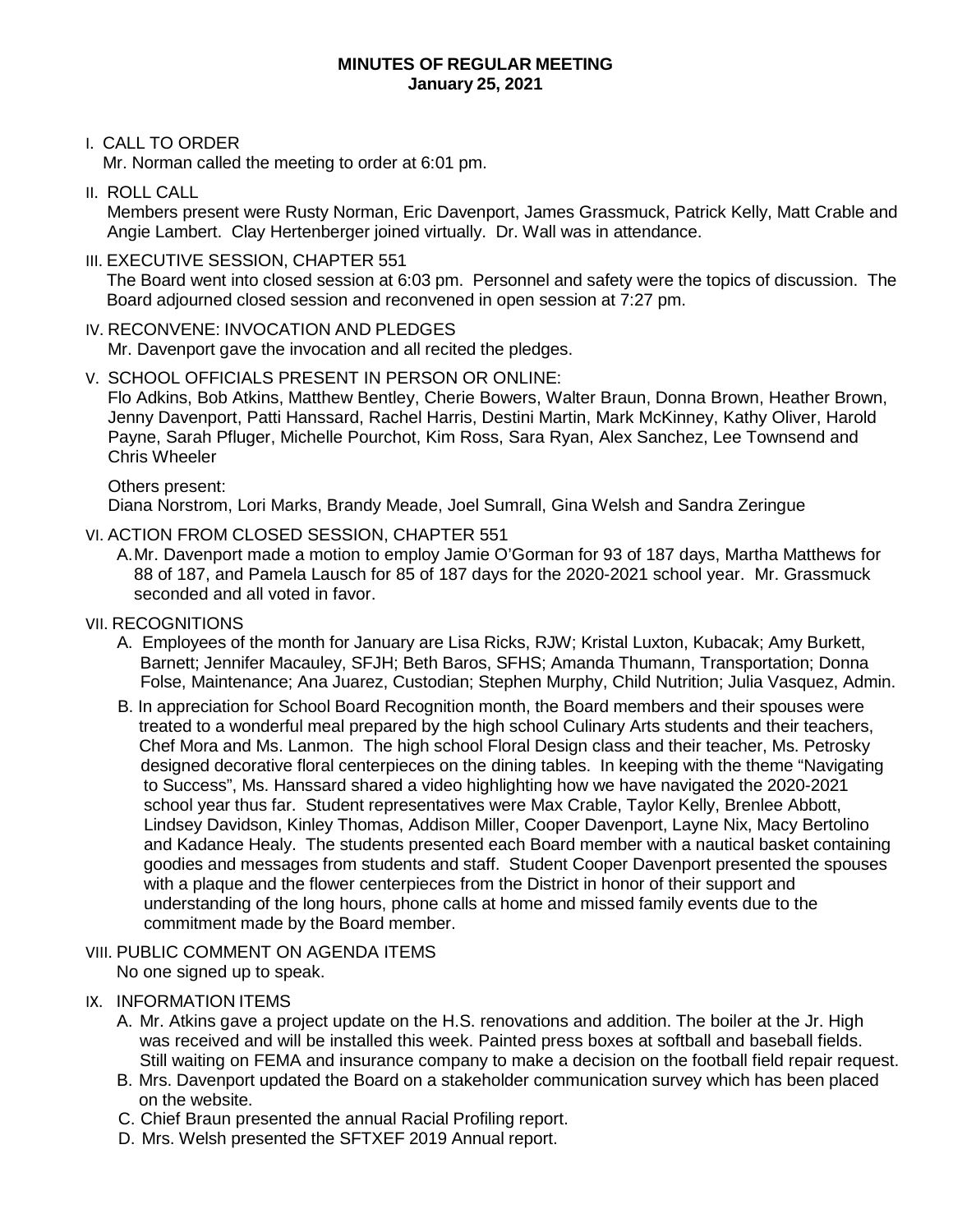E.Mr. Sanchez presented the Quarterly Investment report for the 2nd quarter.

# X. CONSENT AGENDA

Mr. Grassmuck made a motion to approve the following consent agenda items as presented. Mr. Kelly seconded and all voted in favor.

- A. Minutes from December 9, 2020, December 14, 2020 and January 13, 2021
- B. Accounts Payable -\$143,891.85
- C. Budget Amendment #6

### XI. REGULAR AGENDA

- A.Mr. Kelly made a motion to proclaim February 2021, as Black History Month in Santa Fe ISD. Mr. Davenport seconded and all voted in favor.
- B.Mr. Grassmuck made a motion to proclaim February 2021, as Career and Technology Month in Santa Fe ISD. Mr. Kelly seconded and all voted in favor.
- C.Mr. Kelly made a motion to proclaim February 1-5, 2021, as National School Counselor Week in Santa Fe ISD. Mr. Davenport seconded and all voted in favor.
- D.Ms. Lambert made a motion to proclaim February 20-27, 2021 as National School FFA Week in Santa Fe ISD. Mr. Grassmuck seconded and all voted in favor.
- E.Mr. Davenport made a motion to accept a donation from DCP Midstream through the Denver Foundation to the Santa Fe ISD Police Department. Mr. Kelly seconded and all voted in favor.
- F.Mr. Kelly made a motion to approve the Early Childhood and CCMR Goals and Targets for 2020-2021 through 2024-2025. Mr. Crable seconded and all voted in favor.
- G.Mr. Grassmuck made a motion to approve the Texas Academic Performance Reports (TAPR) as required by statute. Mr. Kelly seconded and all voted in favor.
- H.Mr. Kelly made a motion to approve the 2021-2022 Santa Fe ISD Academic Calendar Option B as recommend by DEIC. Mr. Crable seconded and all voted in favor.
- I. Mr. Grassmuck made a motion to approve the agreement between UTMB at Galveston and Santa Fe ISD to begin participation in pediatric adolescent behavioral health services via telemedicine within the District. Mr. Davenport seconded and all voted in favor.

# XII. BOARD COMMUNICATIONS

Mrs. Townsend

- Thanked the Board for their service and to their families for their support. Wished everyone a great week.
- Mr. Atkins
	- Thanked the Board for all their support.
- Ms. Hanssard
	- Thanked the Board for all they do for the District. Stated that there is a communication plan at their seat for their review. Created an "Understanding your School Board" pamphlet and will be adding it to the website as well. Thanked the Board for participating in the "Meet your Trustee" request to also add to the website. The H.S. Theatre Department will be presenting the Wizard of OZ beginning this weekend. A list of upcoming events for the month of February is available at your seat for your convenience. The 100<sup>th</sup> day of school is February  $8<sup>th</sup>$ .

Mrs. Ross

- Thanked the Board for helping us hold high expectations.
- Ms. Lambert
- Thanked everyone for everything done tonight to show appreciation for the Board members from the baskets to the efforts to provide the dinner and the kind words, it was very nice.
- Mr. Grassmuck
	- Thanked everyone for the appreciation. Lucky to be part of the team that works together to do better.

Mr. Davenport

• Thanked Gina and the Education Foundation for all they do. Reminded everyone if you see something, say something. If needed to talk, he is available to accept any phone calls or a meeting to talk.

Mr. Crable

• Kudos to the culinary students and the floral design students for their contributions tonight. It's